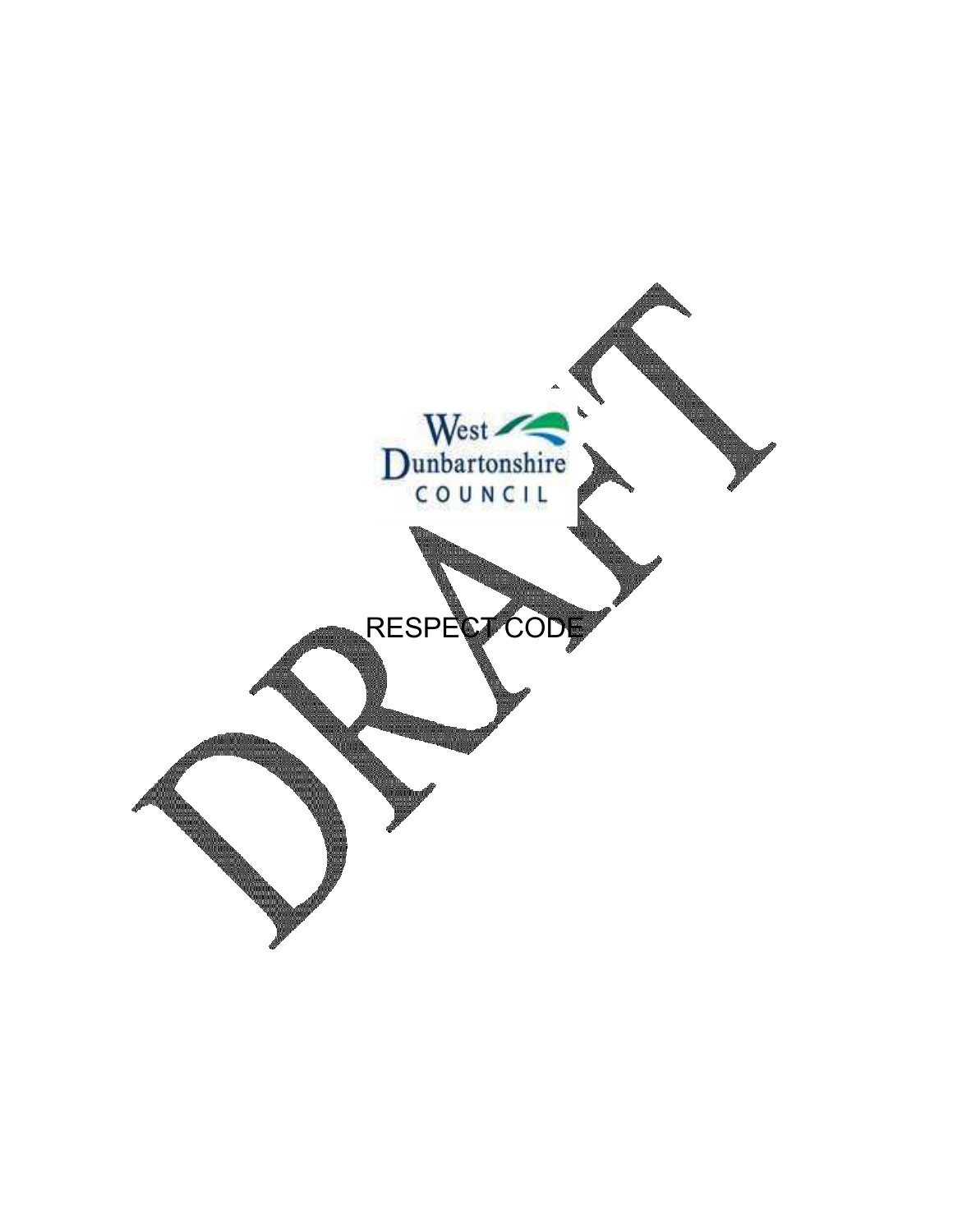West Dunbartonshire Council respects and recognises that Gypsy/ Travellers have a right to maintain their way of life and there should be no acts of discrimination shown as a result of their lifestyle.

The Council is committed to balancing the needs, wishes and rights of Gypsy/Travellers and the settled communities.

## **Be the Best as a Guest**

When an encampment is unauthorised The Council will usually seef eviction from the public land being used promptly.

In exceptional circumstances the Council may make the decision to grant a defined period of stay. In these circumstances it is important to recognise that Gypsy/Travellers are effectively guests of both the Council and the local community. Therefore it is critical that they treat the land and the community with respect, observing this respect code.

The Respect Code will be issued to all people on unauthorised encampments on any West Dunbartonshire sites (both Council and private land) as quickly as possible.

## **Follow the Respect Code**

- The site should not be overcrowded
- Vehicles and caravans should not create a road blockage or hazard
- The site should be **kept clean**
- Litter or rubbish should not be dumped. This includes domestic and trade waste such as scrap metal, tree cuttings, tyres, and rubble
- The burning of rubbish the temits toxic furnes or causes any form of nuisance to passers by or neighbours is not permitted
- Fires should not be started
- $\blacktriangleright$  Human waste, babies' nappies etc. should be disposed of appropriately.
- Pets must be kept under control and all mess should be disposed of in an appropriate manner
- Generators should not be used between 10pm-7am within the vicinity of residential properties
- The use of threatening/intimidatory behaviour towards Council employees, other agencies, local residents or Gypsy/Travellers of other members of the public will not be tolerated
- All residents on site should be aware that any criminal activity will always be reported to the Police immediately

If Gypsy/Travellers breach the Respect Conduct**,** or camp on an unsuitable location, West Dunbartonshire Council will take enforcement action, which may include seeking eviction from that location.